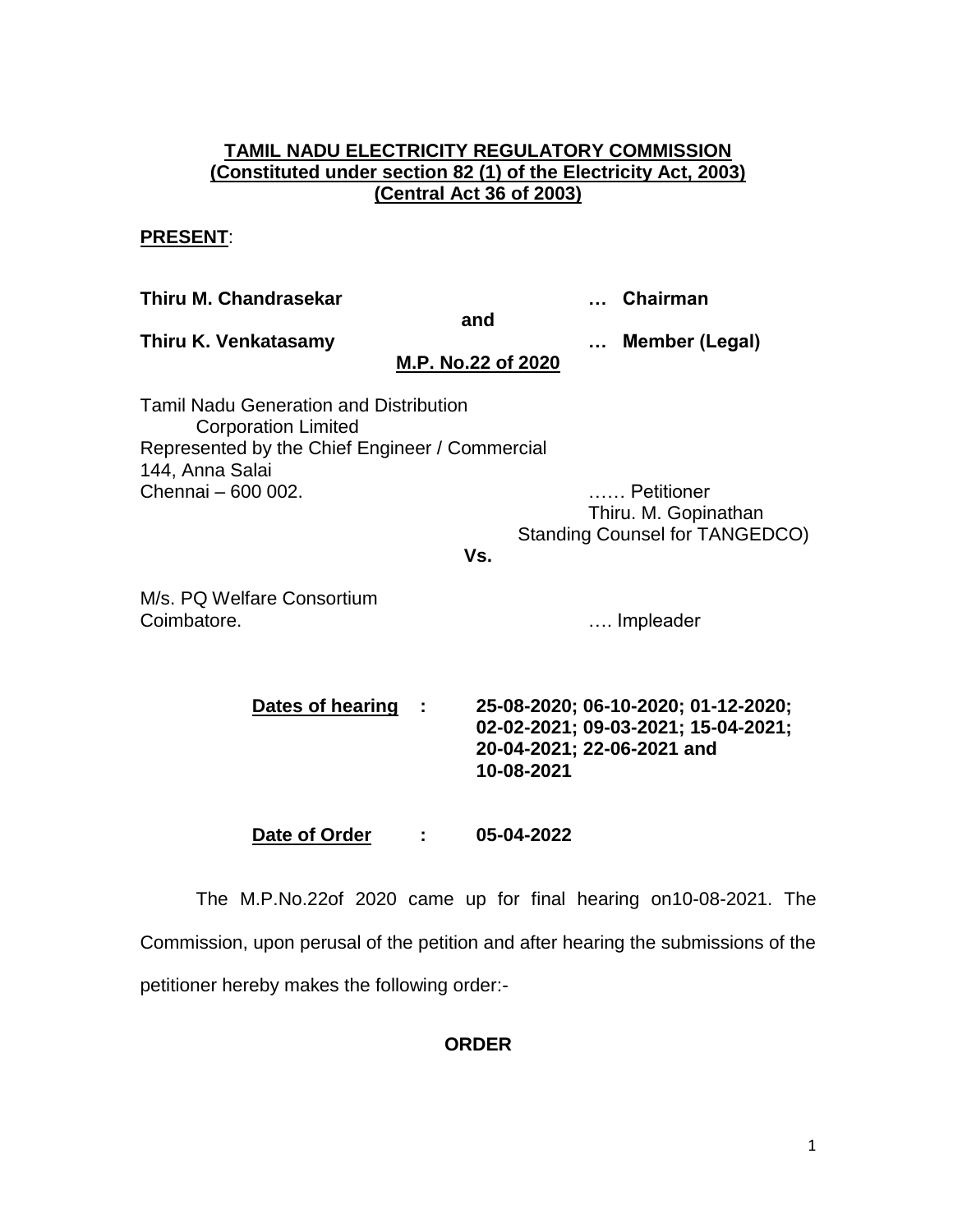#### **1. Prayer of the Petitioner in M.P No. 22 of 2020:-**

The prayer of the petitioner in this petition is to-

- (i) Approve the new methodology discussed in para 9 above for measurement of Harmonics with the HT/EHT consumers as per the following Central Electricity Authority Regulations:
	- 1. Technical standards for connectivity to the Grid (Amendment) Regulations, 2019 and
	- 2. Technical Standards for connectivity below 33 kilovolts (Amendment) Regulations, 2019;
- (ii) Fix the compensation at 15% of the respective tariff in respect 11 kV and 22 kV consumers as fixed for bulk consumers of voltage level of 33 kV or above, when the consumer fails to provide adequate harmonic filtering equipment to avoid dumping of harmonics into Licensee's network beyond the permissible limits as specified by CEA Regulations;
- (iii) To instruct all the HT/EHT consumers by the TANGEDCO to install power quality meters by themselves within 12 months from the date of commencement of the amended Regulations as prescribed in this CEA Regulations so as to share the recorded data with the TANGEDCO as per the periodicity specified by the Commission as stipulated in the CEAamended Regulations.;
- (iv) To effect new HT / EHT service connections by the TANGEDCO only on installation of power quality meters by the applicant in their premises.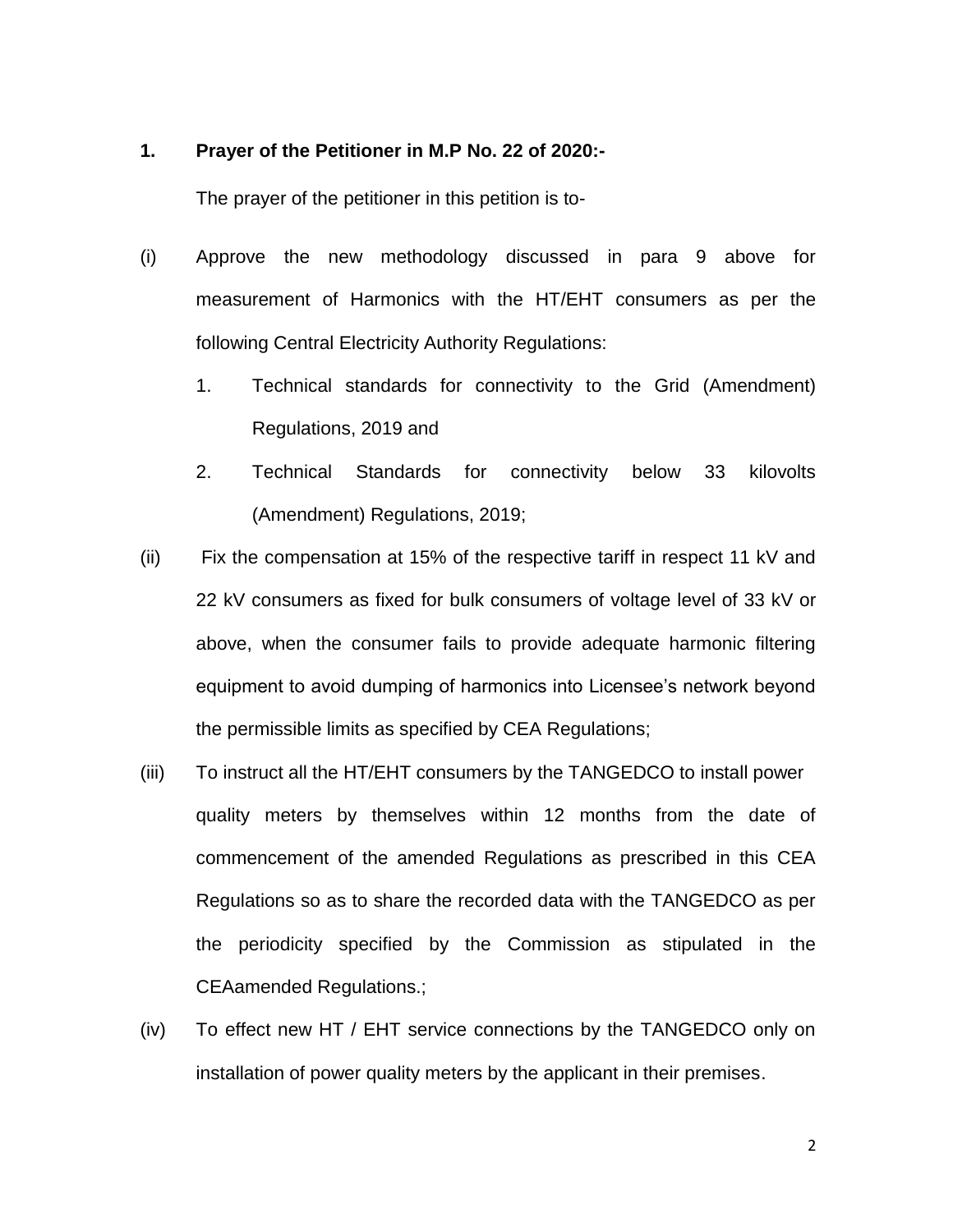### **2**. **Facts of the Case:-**

This petition has been filed in the matter of methodology for measurement of Harmonics in respect of HT / EHT services based on the Central Electricity Authority (1) Technical standards for connectivity to the Grid (Amendment) Regulations, 2019 and (2) Technical Standards for Connectivity below 33 kilovolts (Amendment) Regulations, 2019.

### **3. Contentions of the Petitioner:-**

3.1. This petition has been preferred by the petitioner consequent to the amendments made to the following Regulations on 06-02-2019 by the Central Electricity Authority, a body established under section 3 of the Electricity (Supply) Act, 1948 and exercise functions and perform duties as per the provisions of the Electricity Act, 2003.

- (i) Central Electricity Authority (Technical Standards for Connectivity to the Grid) Regulations, 2007
- (ii) Central. Electricity Authority (Technical Standards for Connectivity of the Distributed Generation Resources) Regulations, 2013 (now renamed as Technical Standards for Connectivity below 33 kilovolts Regulations, 2013)

3.2. The Commission in Order in T.P. No.1 of 2017 dated 11-08-2017 has observed that levying harmonic penalty is not applicable for the HT consumers connected at 11 kV and 22 kV, in accordance with the Judgment dated 05.06.2017 of the Hon'ble High Court of Madras in W.P. No. 25 of 2015 & Others.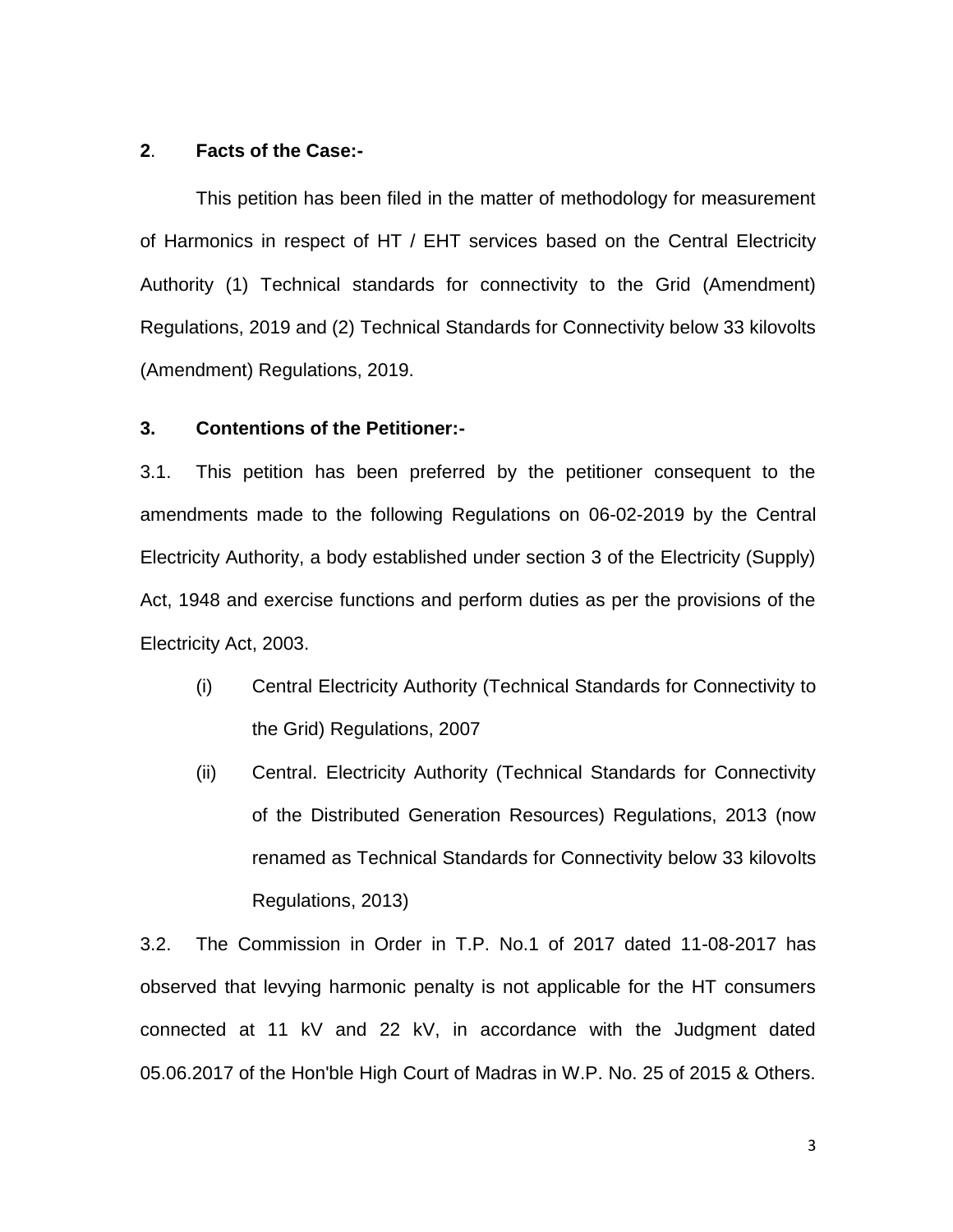Inthe said order, the Hon'ble High Court of Madras had observed that until the Central Electricity Authority (CEA) prescribes any standard for harmonics for 11kV/22 kV supply lines consumers and makes them also obligatory for harmonic controls, no obligation can be cast upon the 11 kV / 22 kV supply lines consumers for compliance.

3.3. TANGEDCO has filed appeal before the Hon'ble Division bench of High Court of Madras vide W.A.No. 388 of 2018 against the order of the single judge of High Court of Madras in W.P.No. 25 of 2015 & others and the same is pending till date. Further, TANGEDCO has also filed appeal before the Hon'ble Appellate Tribunal for Electricity (APTEL) against the Retail Tariff Order issued by the Commission vide T.P.No. 1 of 2017, dated 11-08-2017 for non-inclusion of harmonic penalty for 11 kV / 22 kV consumers and the appeal is yet to be numbered. The present miscellaneous petition is filed before the Commission without prejudice to the outcome of the orders of the Hon'ble High Court of Madras and the Hon'ble APTEL.

3.4. TANGEDCO measures the Harmonics only in respect of bulk consumers (who avails supply at 33 kV or above level) as prescribed by the Commission vide order in T.P.No. 1 of 2017, dated 11-08-2017 based on the Central Electricity Authority (Technical Standards for Connectivity to the Grid) Regulations, 2007. As per the above Regulations of the Central Electricity Authority, TANGEDCO follows the following limits of Voltage and Current Harmonics in respect of the bulk consumers: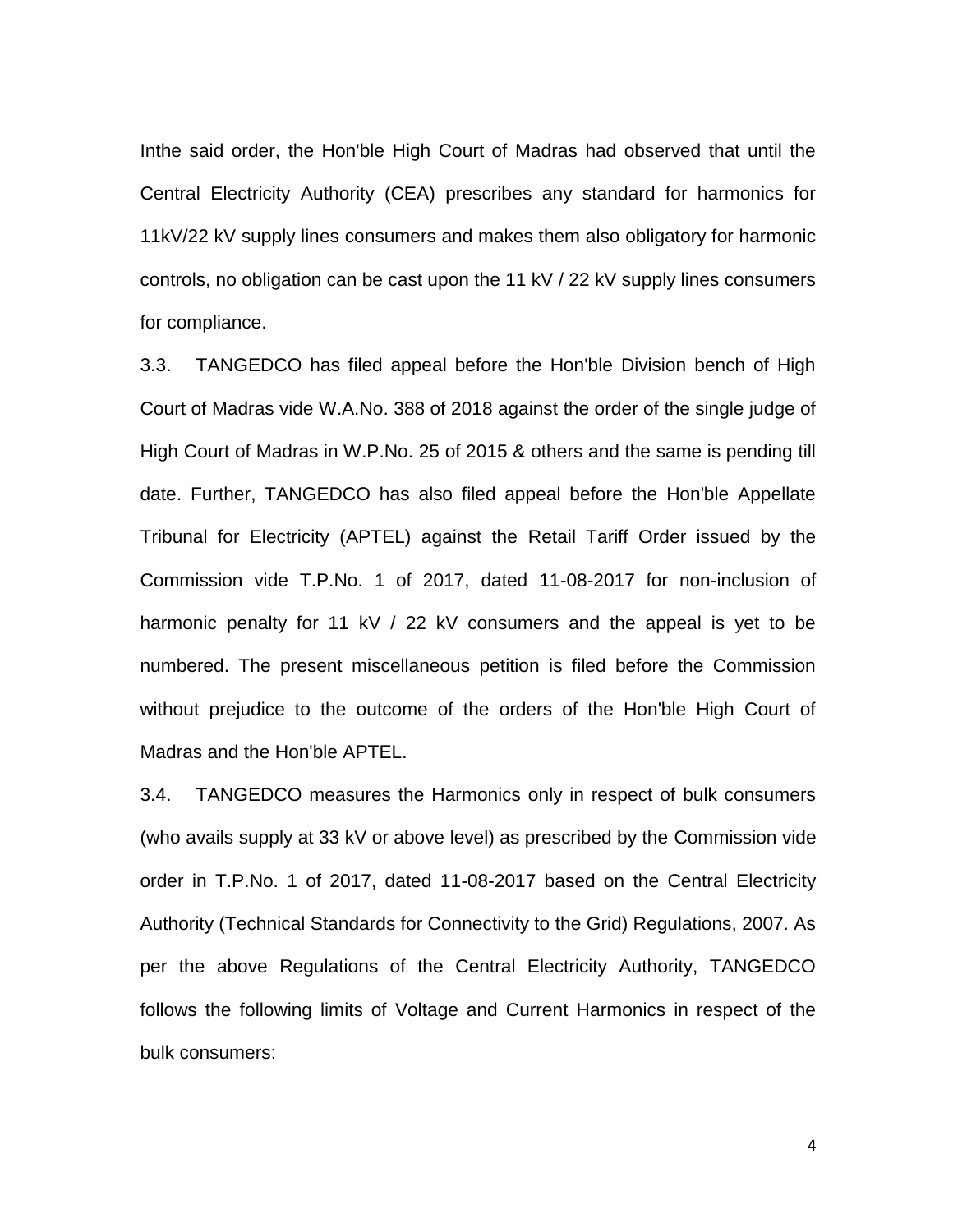- (i) The total harmonic distortion for voltage at the connection point shall not exceed 5% with no individual harmonic higher than 3%.
- (ii) The total harmonic distortion for current drawn from the transmission system at the connection point shall not exceed 8%.

3.5. As per the above retail tariff order of the Commission, when the consumer fails to provide adequate harmonic filtering equipment to avoid dumping of harmonics into Licensee's network beyond the permissible limits as specified by CEA regulations, the consumer is liable to pay compensation at 15% of the respective tariff.

3.6. As per the amendments to the CEA Regulations on Technical Standards for Connectivity to the Grid, 2007, all the existing bulk consumers (Consumers drawing power at 33 kV or above level) shall comply with the provisions of maintaining harmonics within the limit as prescribed in the IEEE 519-2014 standards. The Regulations has the following provisions for measurement of Voltage and Current Harmonics:

*"(3) Voltage and Current Harmonics:-*

*(i) The limits of voltage harmonics by the distribution licensee in its electricity system, the limits of injection of current harmonics by bulk consumers, point of harmonic measurement, i. e. point of common coupling, method of harmonic measurement and other related matters, shall be in accordance with the IEEE 519-2014 standards, as amendedfrom time to time;* 

*(ii) Measuring and metering of harmonics shall be a continuous process with meters complying with provisions of lEC 61000-4-30 Class A.*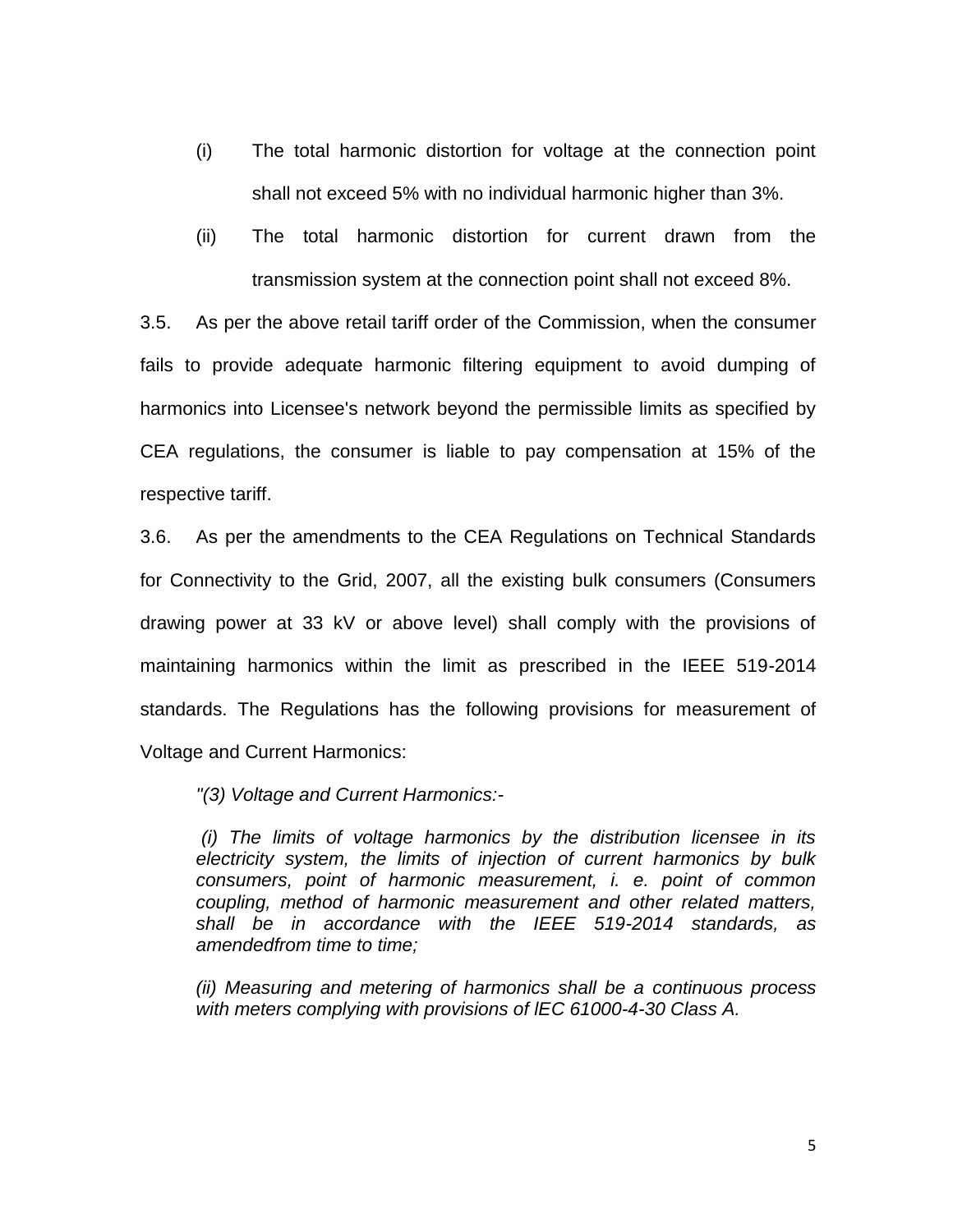*(iii) The data measured and metered as mentioned in sub-paragraph (ii) with regard to the harmonics, shall be available with distribution licensee and it shall also be shared with the consumer periodically.* 

*(iv) The bulk consumer shall install power quality meter and share the recorded data thereof with the distribution licensee with such periodicity as may be specified by the appropriate Electricity Regulatory Commission:* 

*Provided that the existing bulk consumer shall comply with this provisionwithin twelve months from the date of commencement of the Central Electricity Authority (Technical Standards for connectivity to the Grid) (Amendment) Regulations, 2019.* 

3.7. As per the amendments to the Technical Standards for Connectivity below 33 kV Regulations, 2013, the limits of injection of current harmonics at the point of common coupling by the user, method of harmonic measurement and other such matters, shall be in accordance with the IEEE 519-2014standards. This regulation is applicable to all the generating companies or persons owning distributed generation resources, charging stations, prosumers or persons who are connected to or seeking connectivity with the electricity system below 33 kV voltage level. This Regulation has the following provisions for measurement of

Voltage and Current Harmonics:

*"11. Standards for distribution generation resources and prosumers, when acting as a generator. - Harmonic current injections from a generating station shall not exceed the limits specified in IEEE 519.* 

*11 A. Standards for charging station, Prosumer, or a person connected or seeking connectivity to the electricity system.-*

*(1) The applicant shall provide a reliable protection system to detect various faults and abnormal conditions and provide an appropriate means to isolate the faulty equipment or system automatically.* 

*(2) The applicant shall ensure that fault of his equipment or system doesnot affect the grid adversely.*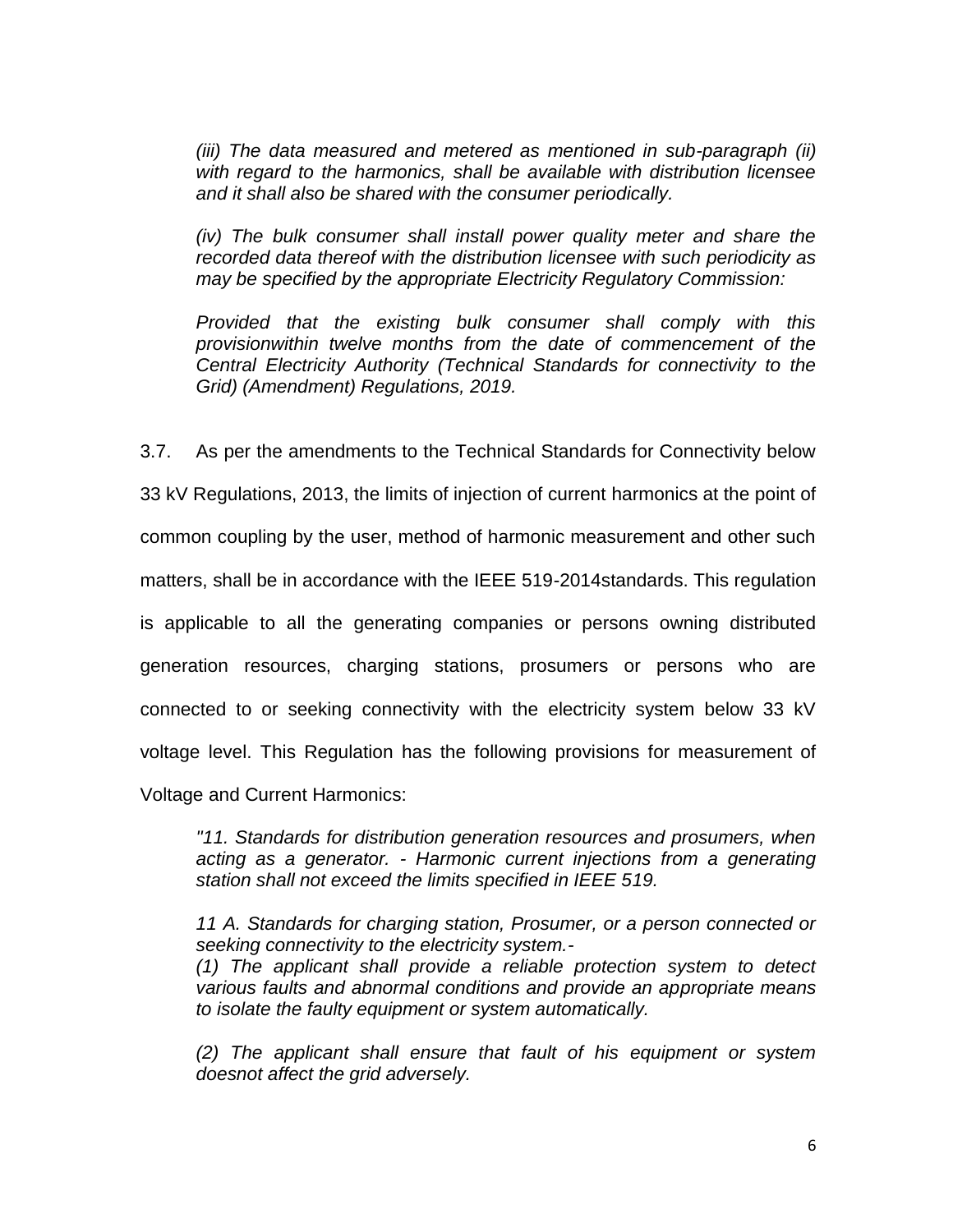*(3) The appropriate licensee shall carry out adequacy and stability study of the network before permitting connection with its electricity system.* 

*(4) The limits of injection of current harmonics at the point of common coupling by the user, method of harmonic measurement and other such matters, shall be in accordance with the IEEE 519-2014 standards, as amended, from time to time.* 

*(5) The measuring and metering of harmonics shall be a continuous process with power quality meters complying with the provisions of IEC 61000-4-30 Class A.* 

*(6) The data measured and metered as mentioned in sub-regulation (5), shall be available with the distribution licensee and be shared with the consumer periodically.* 

*(7) The applicant seeking connectivity at 11 kVor above shall install power quality meters and share the recorded data thereof with the distribution licensee with such periodicity as may be specified by the appropriate Electricity Regulatory Commission:* 

*Provided that the user connected at 11 kV and above shall comply with the provision of this sub-regulation within twelve months from the date of commencement of the Central Electricity Authority (Technical Standards for connectivity of the Distributed Generation Resources) (Amendment) Regulations, 2019.*

3.8. In view of the above amendments to the Regulations of the Central Electricity Authority, it is proposed to follow the following methodology for measurement of Harmonics in respect of <33 kV / >33 kV electricity service connections of the TANGEDCO:

(i) In order to impose new standard for measurement of harmonics as per the IEEE 519-2014, TANGEDCO shall give advance three months notice to all HT/EHT consumers. On measuring the harmonics after three months notice period at theconsumer site and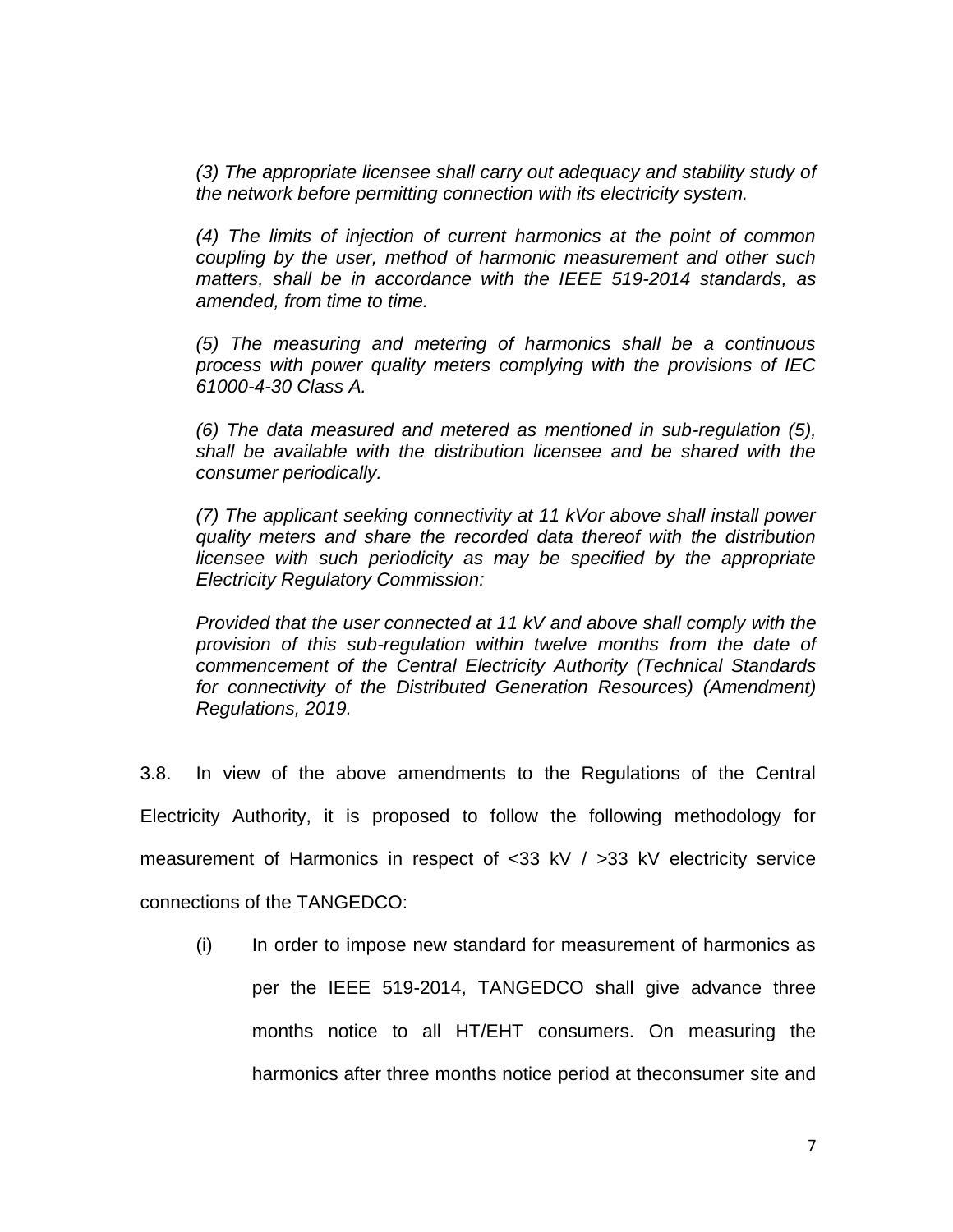if the limit of the harmonics is found in excess of the limit prescribed in IEEE 519-2014, TANGEDCO may levy the penal charges from the date of completion of three months notice period.

- (ii) Till finalization of new methodology for measurement of harmonics, TANGEDCO proposes to follow the existing methodology for measurement of harmonics with the consumers of voltage level of 33 kV or above.
- (iii) The periodicity, method of measurement, etc. proposed by the TANGEDCO considering IEEE 519-2014 standards for both categories of consumers (below 33 kV and 33 kV or above) are as below:

A. Instrumentation:

Portable Power Quality Analyzer of Class A type. (Based on IEC 61000 Part 4-7 & IEC 61000 Part 4-30)

- B. Measurement Procedures
- (i) Point of Evaluation: (Based on IEC 61000-3-6)

The Point of Evaluation shall be at the Point of Common Coupling or at the control room for measurement convenience due to longer period of measurement and safety of the measuring equipments. When measurement is undertaken at the control room it shall be representative of the voltage class of PCC.

(ii) Duration of Measurement (Based on IEC/TR 610003-6)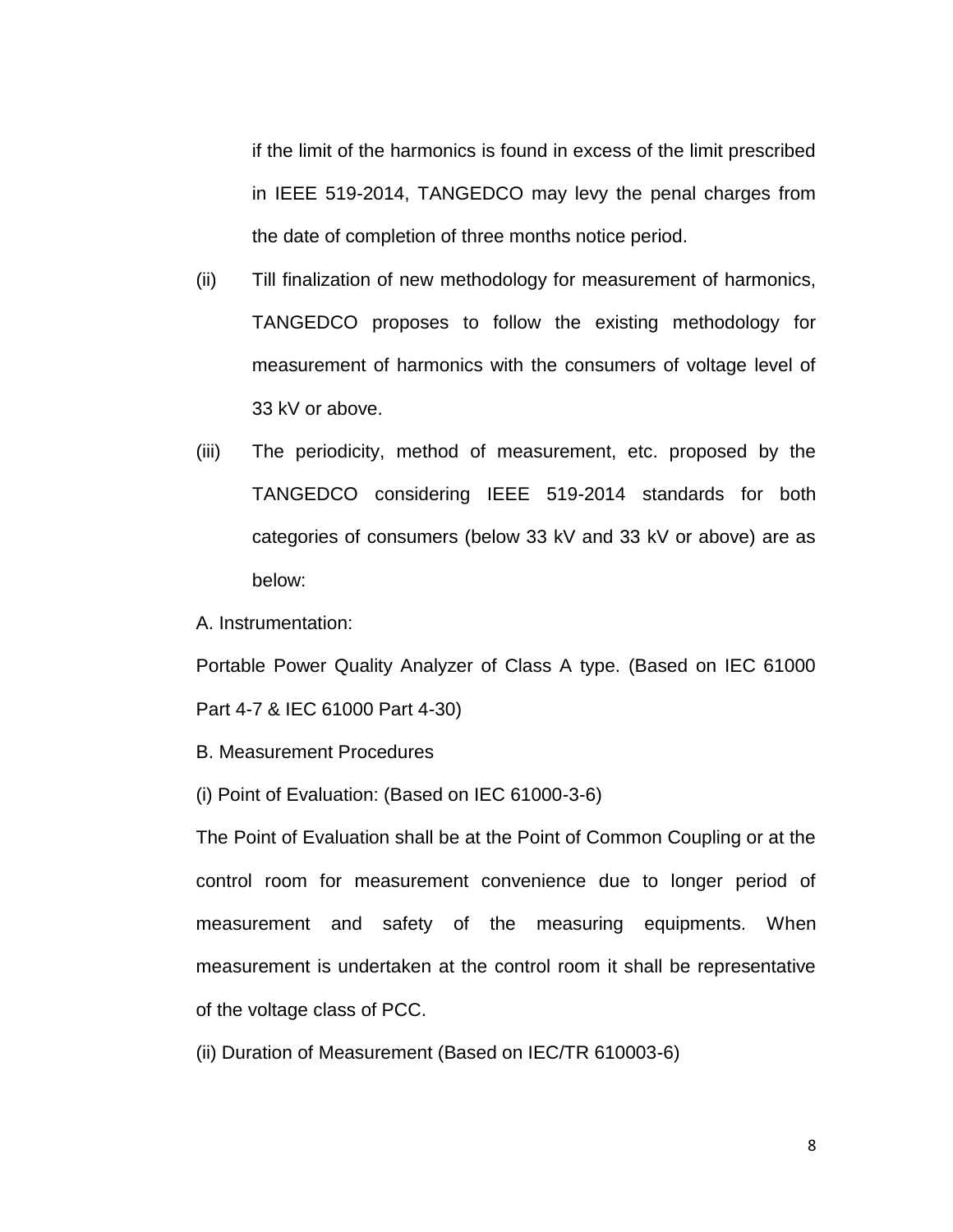a. The duration of measurements shall be 4 hours

b. The duration shall be extended if necessary to capture the harmonics in a minimum of two operating cycle of the respective service.

(iii) Current at the time of Measurement

The measurement shall be undertaken while the consumer services are operating at a minimum of 75% of their average maximum demand current of the respective HT / EHT service.

The average maximum demand shall be calculated based on the past 12 months readings or from the number of months for which they were in service, if the service period is less than one year.

(jv) Parameter to be measured

The "Average" values of the following parameters shall be measured with 10 minutes aggregation, for the duration specified above.

- 1) Individual Harmonic distortion Voltage (IHD<sub>v</sub>)
- 2) Total Voltage Harmonics Voltage  $(THD_v)$
- 3) Total Harmonic Distortion Current (THD<sub>I</sub>)

From the value of Total Harmonic Distortion - Current  $(THD<sub>1</sub>)$ , through the Power Log software, Total Demand Distortion (TDD) may be calculated by giving  $I_L$  (average maximum demand current calculated based on the past 12 months readings) as an input.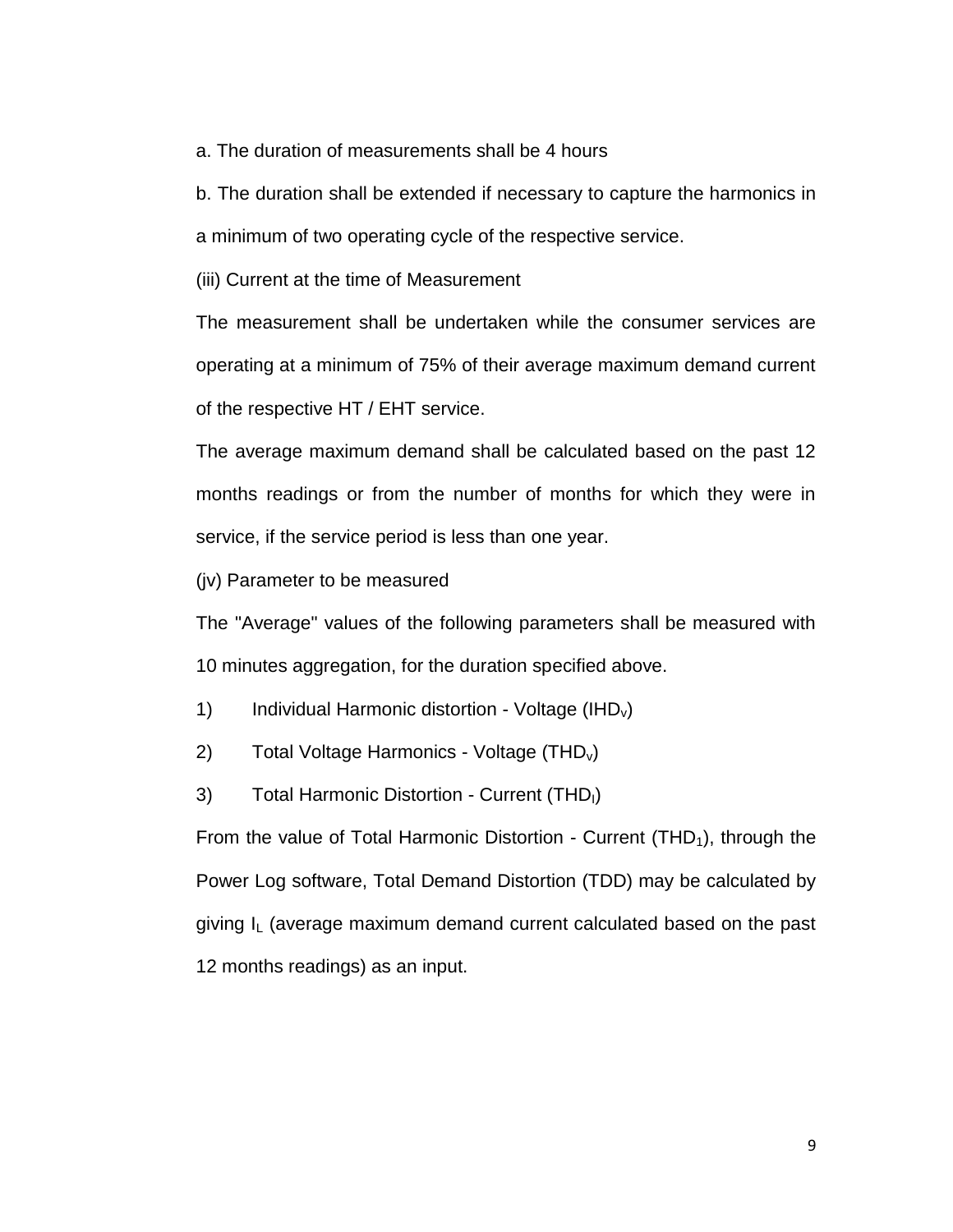95% probability value of the Individual and Total harmonic Distortion of the voltage (IHD<sub>v</sub>&THD<sub>v</sub>) and Total Demand Distortion (TDD) shall be arrived and compared with the limits specified in IEEE 519.

The highest 95% value of a parameter, amongst the phases, shall be reported asthe respective harmonic level of that parameter, for the service under measurement.

C. Limit Values

The limit of individual and Total harmonic Distortion of the voltage (IHD<sub>v</sub> &  $THD<sub>v</sub>$ ) Shall be as per Table 1 of IEEE 519, which is given below:

| Table 1- Voltage distortion limits |              |                       |  |
|------------------------------------|--------------|-----------------------|--|
| Bus Voltage V at                   | Individual   | <b>Total harmonic</b> |  |
| <b>PCC</b>                         | harmonic (%) | <b>Distortion THD</b> |  |
|                                    |              | (%)                   |  |
| $V \leq 1.0$ kV                    | 5.0          | 8.0                   |  |
| $1$ kV < V $\leq$ 69 kV            | 3.0          | 5.0                   |  |
| 69 kV < $V \le 161$ kV             | 1.5          | 2.5                   |  |
| 161 kV $<$ V                       | 1 በ          | 1.5                   |  |

The limit of the Total Demand Distortion of the current (TDD) shall be as

per IEEE 519, as rewritten in the following Table:

| $_{\rm Isc}/I_{\rm L}$ | <b>TDD</b>  |        |
|------------------------|-------------|--------|
|                        |             |        |
|                        | 11/22/33 kV | 110 kV |
| Type equation here.<20 | 5.0         | 2.5    |
| 20 < 50                | 8.0         | 4.0    |
| 50 < 100               | 12.0        | 6.0    |
| 100 < 1000             | 15.0        | 7.5    |
| >1000                  | 20.0        | 10.0   |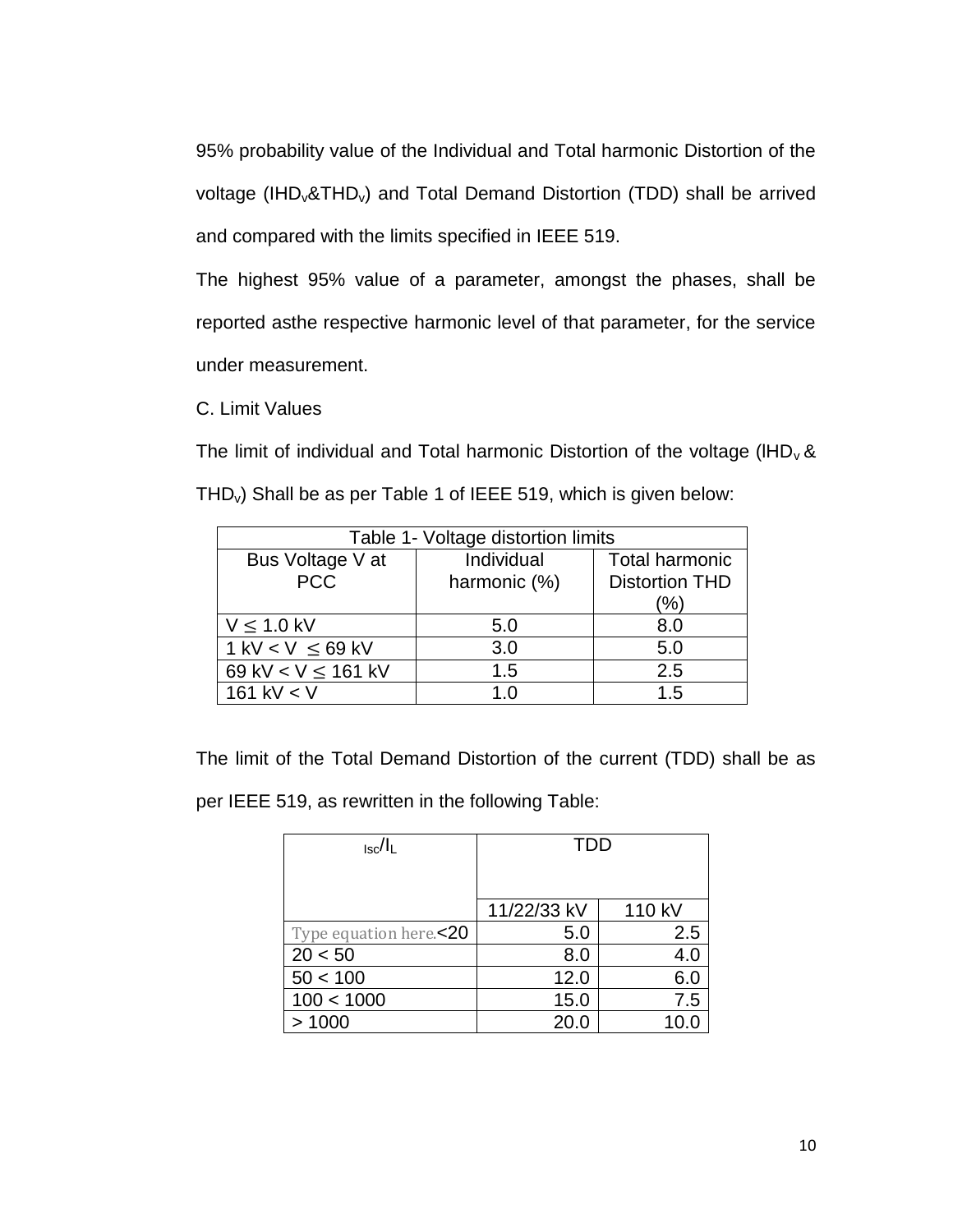| IsC/IL | <b>TDD</b> |
|--------|------------|
|        | 230 KV     |
| $<$ 25 | 1.5        |
| 25< 50 | 2.5        |
| 50     | 3.75       |

# **D.** Calculation of  $I_{SC}/I_L$

The value of  $I_L$  (average maximum demand current) may be calculated based on the past 12 month's readings. The value of % impedance and the value of upstream source impedance may be considered for the calculation of  $I_{SC}$  and the following procedure shall be followed:

1. The rating, voltage ratio, secondary current and % impedance values from the name plate of the upstream transformer (one transformer from which the HT industry under consideration is fed from the respective sub-station) may be noted for calculation.

For example, let us consider a 11 kV industrial consumer, drawing an average demand current of 25 A fed from a 33 kV source sub-station via a 8 MVA rating, 33 / 11 kV voltage ratio, 420 A secondary current and  $Z = 7\%$ ;

2. The upstream source short circuit apparent power shall be considered from the Table 2 of IEC 60076-5 specified for the 'European Practice', which is reproduced here for immediate reference.

| <b>Rated Voltage</b> | Highest<br>voltage | system   Short circuit MVA |
|----------------------|--------------------|----------------------------|
| 11, 22 kV            | 12, 24 kV          | 500                        |
| 33 kV                | 36 kV              | 1000                       |
| 110 kV               | 123 kV             | 6000                       |
| 230 kV               | 245 kV             | 20000                      |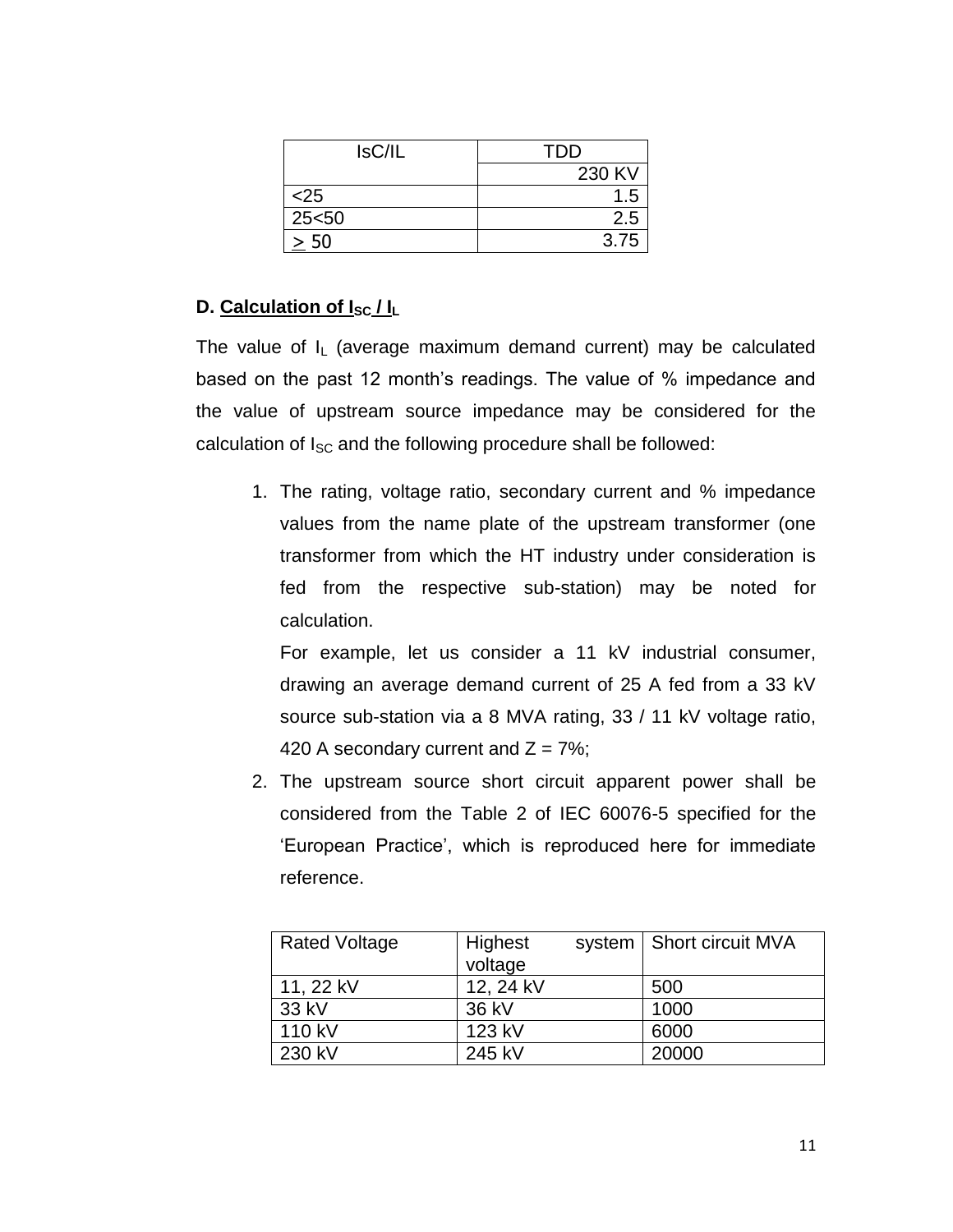# 3. Model Calculation:

| Rated voltage of the consumer                         | 11 kV                           |
|-------------------------------------------------------|---------------------------------|
| Sub-station voltage, where the consumer 33 kV         |                                 |
| is fed from                                           |                                 |
| Upstream transformer rating at the sub- $\vert$ 8 MVA |                                 |
| station                                               |                                 |
| Rated secondary current<br>the<br>of                  | 420 A                           |
| transformer                                           |                                 |
| % impedance of the transformer                        | 7%                              |
| Short circuit MVA of the 33 kV source as l            | 1000 MVA                        |
| above                                                 |                                 |
| % impedance of the source with respect to             | ${8/1000} \times 100 = 0.8\%$   |
| the consumer side of the transformer                  |                                 |
| Total impedance (Transformer + source)                | $7\% + 0.8\% = 7.8\%$           |
| I <sub>SC</sub> calculated                            | ${420 \times 100}/7.8 = 5385$ A |
| $I_L$ (Average demand current)<br>the<br>of           | 25 A                            |
| industry                                              |                                 |
| $I_{SC}$ / $I_L$ of the respective industry           | $5385 / 25 = 215.4$             |
| Conclusion                                            |                                 |
| (i) Individual voltage harmonic limit                 | 3%                              |
| (ii) Total voltage harmonic limit                     | 5%                              |
| (iii) Total demand distortion limit                   | 15%                             |

## E. Compensation charges:

Compensation charges shall be imposed, as per the recommendation of theCommission, if the values of the measured harmonic parameter exceed the limit stipulated in IEEE-519, in any of the following in any phase of the consumer service:

- Total Demand Distortion as % of IL
- Individual Voltage Distortion as a % of fundamental V.
- Total Voltage Distortion (THD) as a % of fundamental V.

## F. Periodicity:

Measurement to be carried out once in a year or as per requirements in specific cases.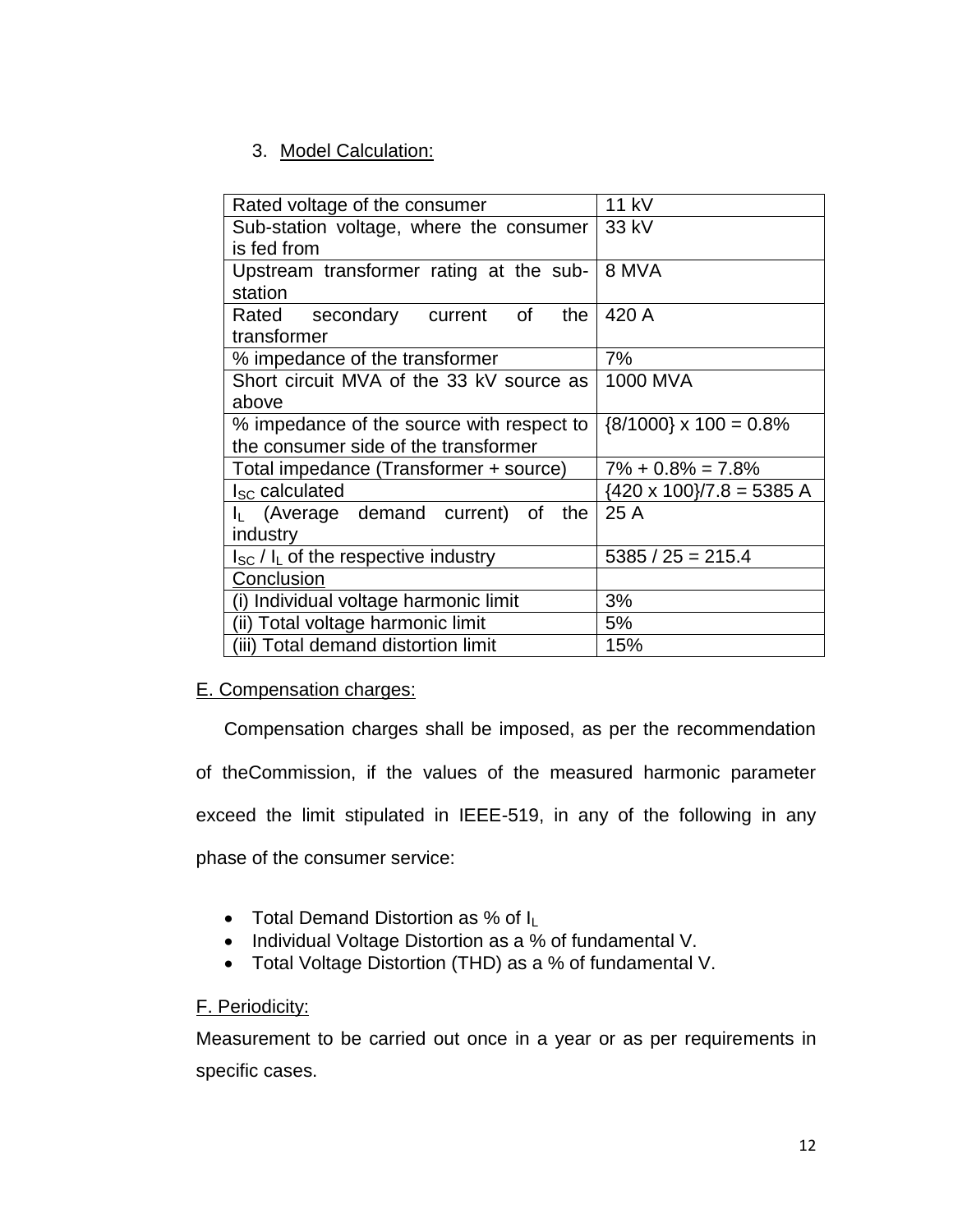3.9. In the suggested methodology for measurement of harmonics, the Committee after studying the entire procedure prescribed in IEEE 519-2014, has suggested a slightly modified procedure, which is suitable for practical implementation and requires approval of the Commission and the suggested procedure will not have any drawbacks to the consumers. The proposed modifications are summarized as below:

- (i) Instead of measuring individual current harmonics, TANGEDCO proposes to measure only Total Demand Distortion (TDD) since TDD is a collective representative of all the individual current harmonics. Further, converting the individual current harmonic measured with the base of fundamental current to the base of  $I<sub>L</sub>$  (Maximum average demand load current for 12 months) will be a cumbersome process.
- (ii) Statistical evaluation The IEEE 519-2014 states that very short and short time harmonic values should be accumulated over periods of one day and one week, respectively. For very short time harmonic measurements, the 99<sup>th</sup> percentile value should be calculated for comparison with the recommend limits. For short time harmonic measurements, the  $95<sup>th</sup>$  and  $99<sup>th</sup>$  percentile values should be calculated for comparison with the recommended limits. These statistics should be used for both voltage and current harmonics with the exception that the 99<sup>th</sup> percentile short time value is not recommended for use with voltage harmonics.

To study the measurement variations in different durations, a Committee was formed by TANGEDCO comprising officers from the various wings and the Committee made the following observations: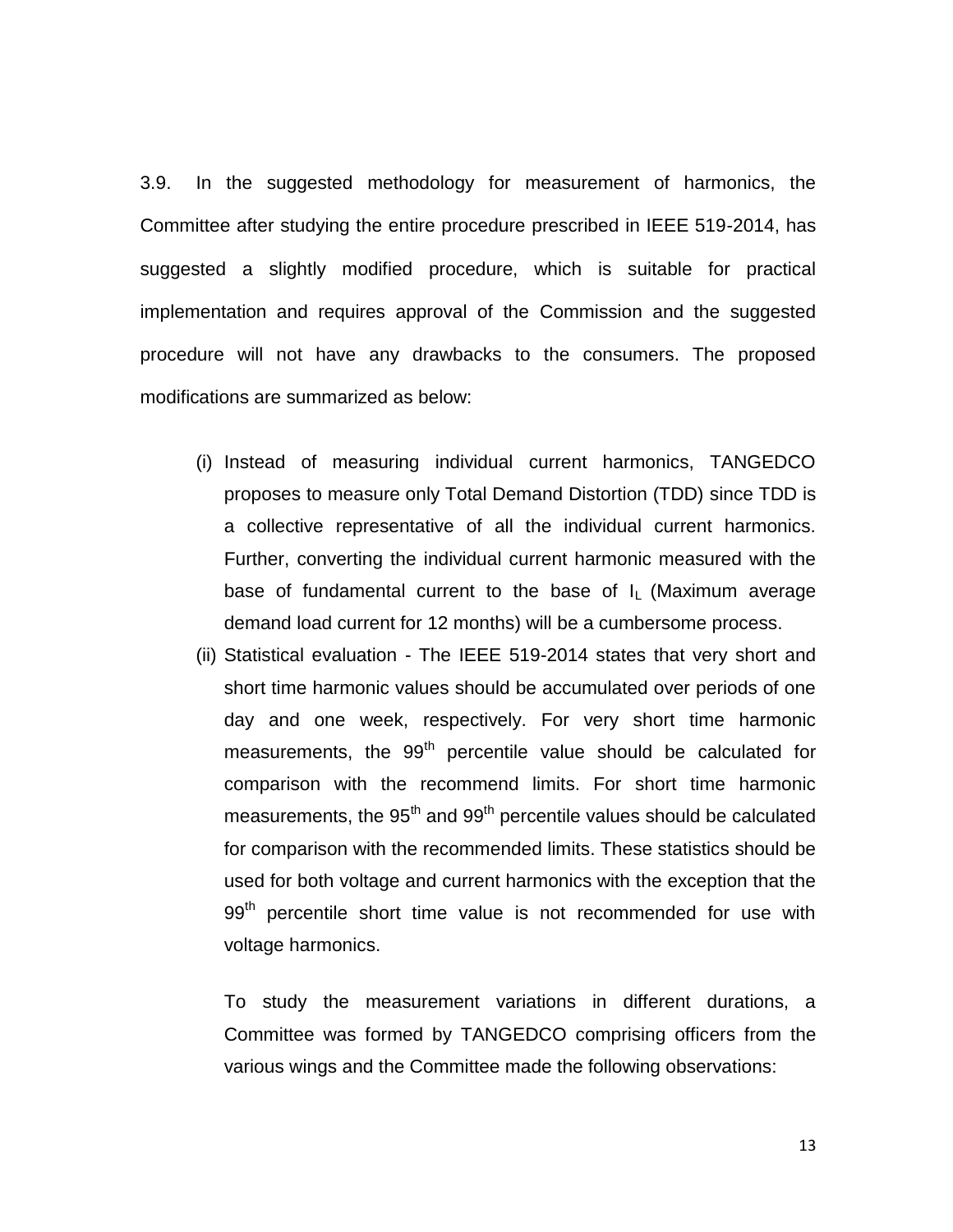The measurement readings taken for 24 hours along with the split readings in the 6 x 4 hours were taken for analysis. During the analysis, it was found that the harmonic readings are not deviating much at 24 hours sample and 4 hours sample. Therefore, considering the practical feasibility and considering the safety of the measuring equipments at the consumer premises, the Committee suggested having 4 hours measurements with 10 minutes aggregation and with 95 percentile probability is suitable.

### **4. Additional Affidavit filed on behalf of the TANGEDCO:-**

4.1. The Commission during hearing on 25.08.20 admitted the M.P.22 of 2020 filed by TANGEDCO and directed TANGEDCO to webhost the petition seeking comments from the stakeholders. The case was posted on 6.10.2020.

4.2. Based on the daily order issued by Tamil Nadu Electricity Regulatory Commission on 25.08.2020, TANGEDCO webhosted the Miscellaneous petition M.P.22 of 2020 in the TANGEDCO website on 28.8.2020 and the requested the comments of stakeholders on or before 11.9.2020.

4.3. The stakeholders have requested time extension for submitting the comments on new methodology for measurement of Harmonics. Based on the representation, the time was further extended up to 25.9.2020.

4.4. The Southern India Mills' Association (SIMA),PQ WELFARE CONSORTIUM**,** M/s TASMA, M/s TECA,Thiru A.D.Thirumurthy, (Member of Code Review Panel Committee)and Thiru. Umed Veda have submitted their comments on the Miscellaneous petition M.P.22 of 2020 and the details of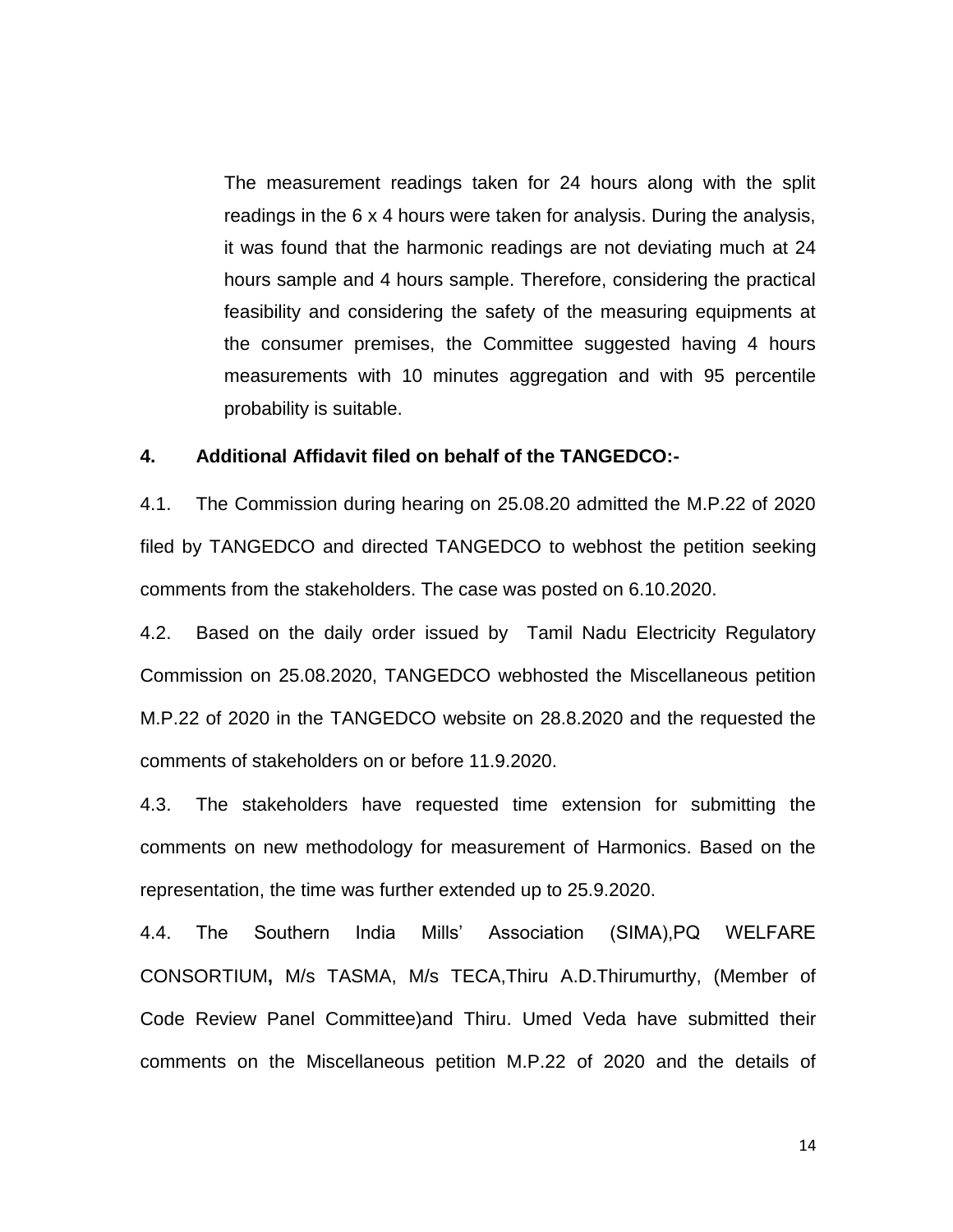stakeholders comments and the remarks of TANGEDCO are enclosed in the Booklet containing action taken report Annexed to this additional Affidavit.

4.5. In the course of hearing on 6.10.2020, the TANGEDCO express their difficulties in submitting the remarks and requested extension time for submitting the counter affidavit.

4.6. The Commission issued the following directions to the licensee to conduct sample measurements at industries duly following the guidelines as mentioned below and posted the case to 01.12.2020 for further hearing.

- i) Measurement shall be made at the Point of Common Coupling (PCC) at the HV side or the LV side as the case may be as cited in the IEEE 519- 2014.
- ii) The short circuit current at PCC and the average maximum load current (as specified and arrived in the IEEE STANDARD) shall be furnished along with the detailed report.
- iii) The report shall contain measurement methodology, duration of measurement, measurement of individual harmonic from 5th to 50th, for arriving the multiplier so as to give relief in respect of the individual harmonics limited within 25% of the values specified against the individual harmonics. All these shall be as per the CEA Regulation read with IEEE STANDARD 519-2014.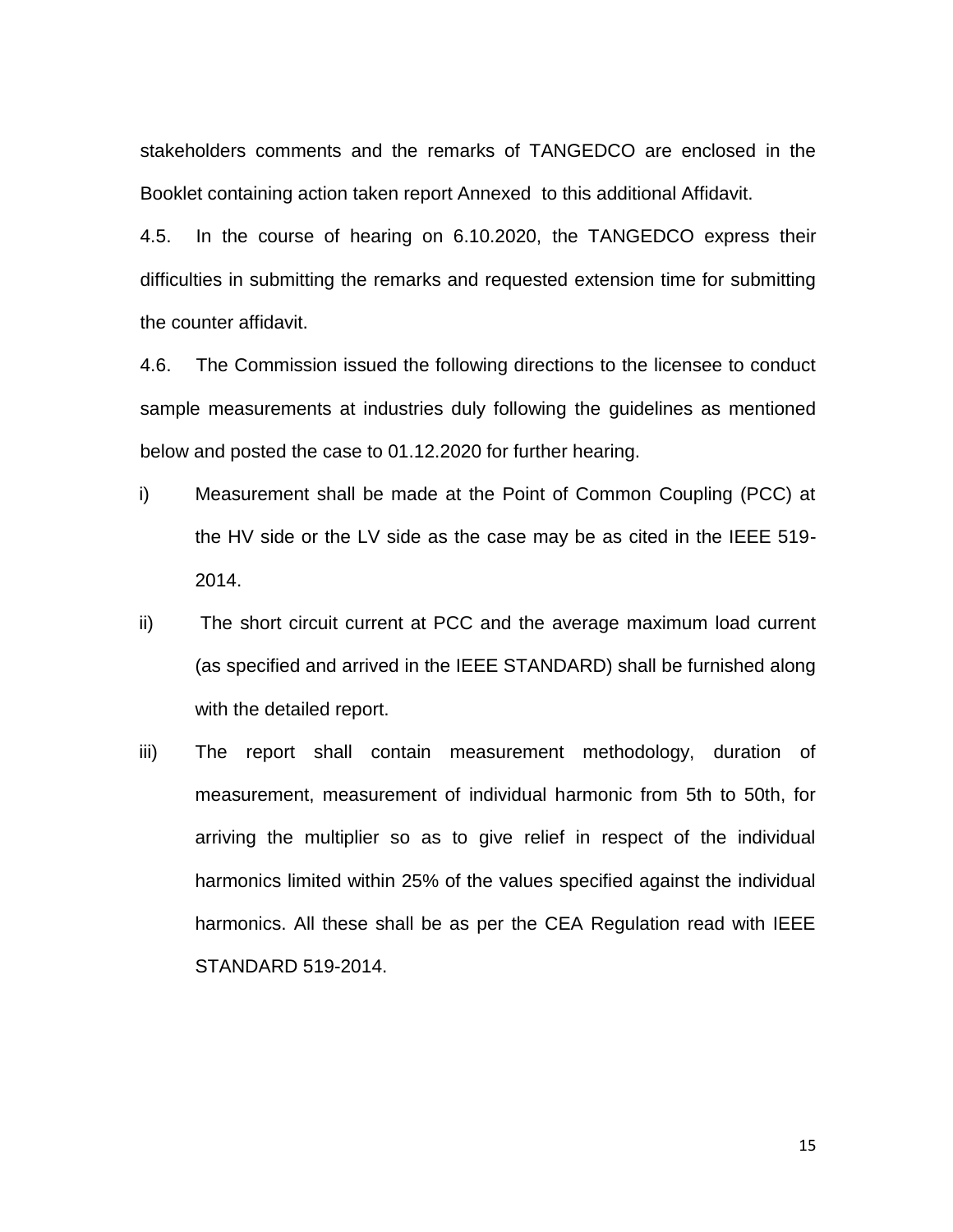- iv) The duration of measurement shall be strictly adhered to as per IEEE STANDARD, otherwise the current harmonic distortion value arrived by measurement may drift from the true value and lost the precision.
- v) The measurement shall be done with a class A meter which will fully (not partially) complaint as per the specifications of both standards viz, IEC6100-4-7(edition 2.0)., IEC 6100-4-30(Edition3.0).The existing meters may be connected in parallel and the recordings of both the meters shall be furnished. The difference between the measurement suggested by TANGEDCO and the CEA methodology to be studied in detail.
- vi) Measurements shall be taken at least two or more industries likely with more harmonic generation in each voltage level of (HT)11 KV, 22 KV, 33KV, and EHT and especially measurement at electric traction, induction and arc furnaces and welding, IT parks, variable drive frequencies load etc., shall be done.
- vii) The measurement shall be done when industry is working with a load current nearer to maximum demand average current arrived as per the IEEE definition so as to get a real representative current harmonic distortion value
- viii) The measurement shall be done in the presence of the consumer or his authorised representative.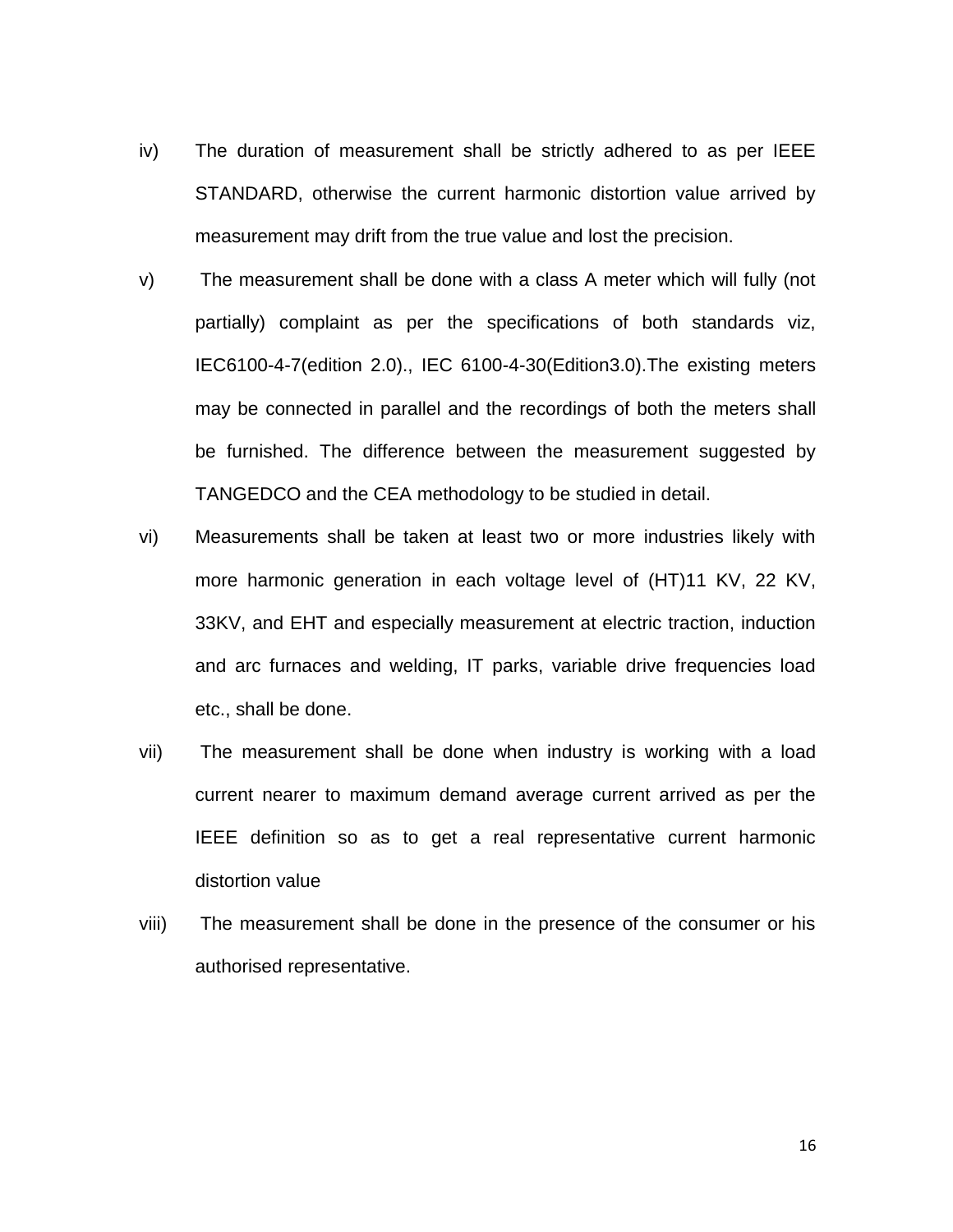- ix) The report shall invariably mention the period of measurement, the meter details, like make, sl.no., compatibility with both the IEC STANDARDS, with its full specifications.
- x) The licensee shall be in a position to clarify any queries raised on measurement and its report.
- xi) The report shall be in hard copy (in duplicate) and all measurements and loggings by the meter in soft form for analysis purpose.
- xii) Such a field measurement report will help the Commission to take proper decision.

4.7. The case was heard on 01.12.2020 and extension time was granted by the Commission and the case was adjourned to 02.02.2021 for filing report on the remarks received from the stakeholders for further hearing.

4.8. Again the case was heard on 02.02.2021and the case was adjourned to 09.03.2021 for filing affidavit for further hearing.

4.9. TANGEDCO had conducted the sample measurements at different industries as per the TNERC direction duly following the CEA guidelines i.e. IEEE 519-2014 standards and Booklet containing action taken report Annexed to this additional Affidavit.

4.10. As per the revised regulation for the Technical Standards for Connectivity below 33 kV Regulations, 2013, dated 08.02.2019, the distribution licensee shall install Power Quality Meters in a phased manner within 3 years from the date of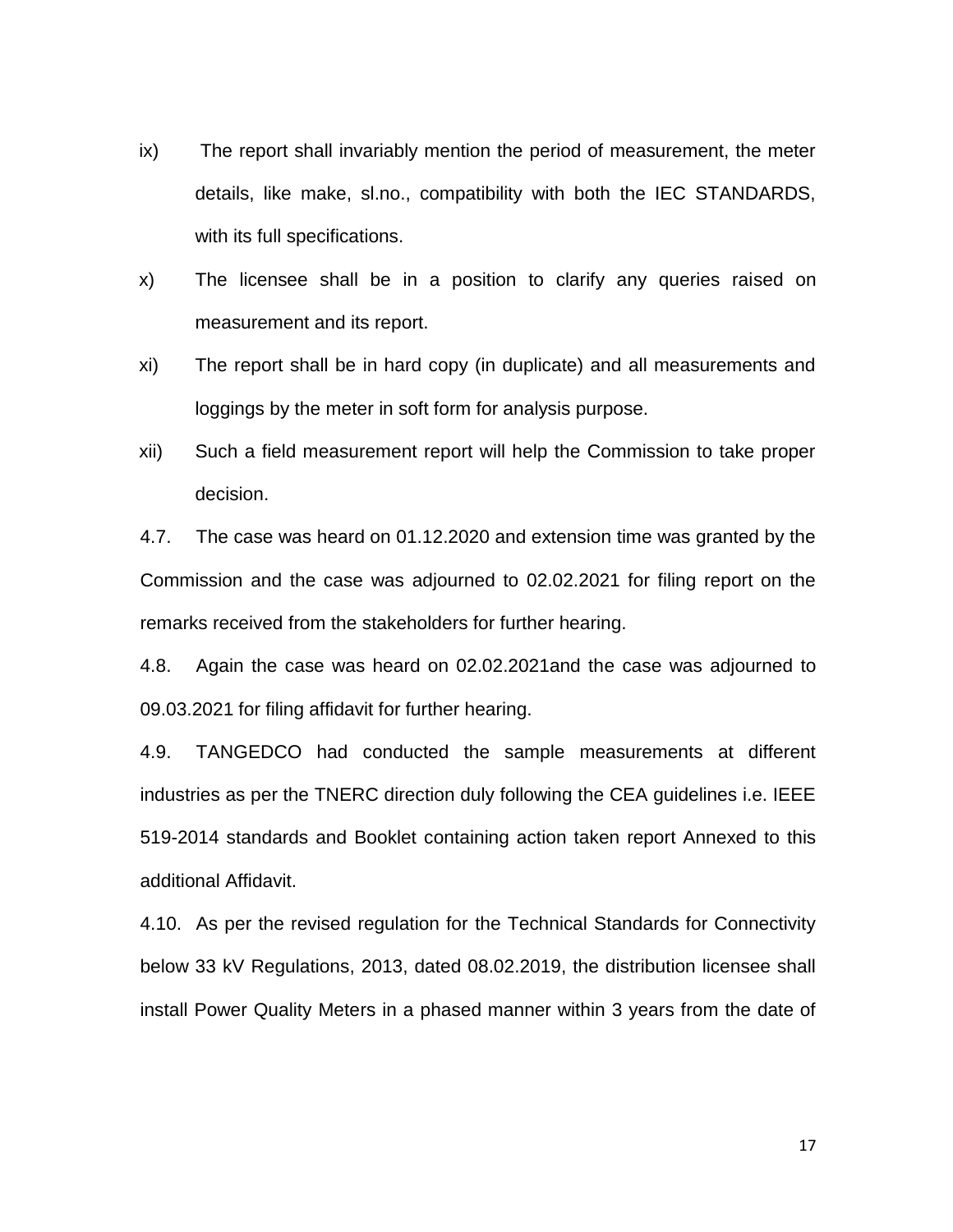commencement of the regulation, covering of at least 33% of the 33 KV SS each year.

4.11. TANGEDCO proposes to install Power Quality Meters at 110 KV bus ends of 110/33KV &110/11KV sub-stations (where the Distribution system gets interconnected to the Grid – under the purview of CEA) and the same will be programmed in a phased manner in a span of 3 years, from the date of commission's order, with at least 33% each year. However, TANGEDCO submits to have a field measurement on all 110 KV substation ends, and arrange to install permanent PQA on priority, in substations where the harmonics level are more than the IEEE prescribed limit.

4.12. Under the said circumstances, it is prayed that the Commission may pass an appropriate order to adopt the new methodology for measurement of Harmonics in respect of EHT/HT consumers as discussed as a consequent to the revised amendments made to the regulations by the CEA, which are reiterated below:-

- 1) Approve the new methodology discussed in para 9 in M.P.No.22 of 2020 for measurement of Harmonics with the HT/EHT consumers as per the following Central Electricity Authority Regulations:
- i) Central Electricity Authority (Technical Standards for Connectivity to the Grid) Regulations, 2007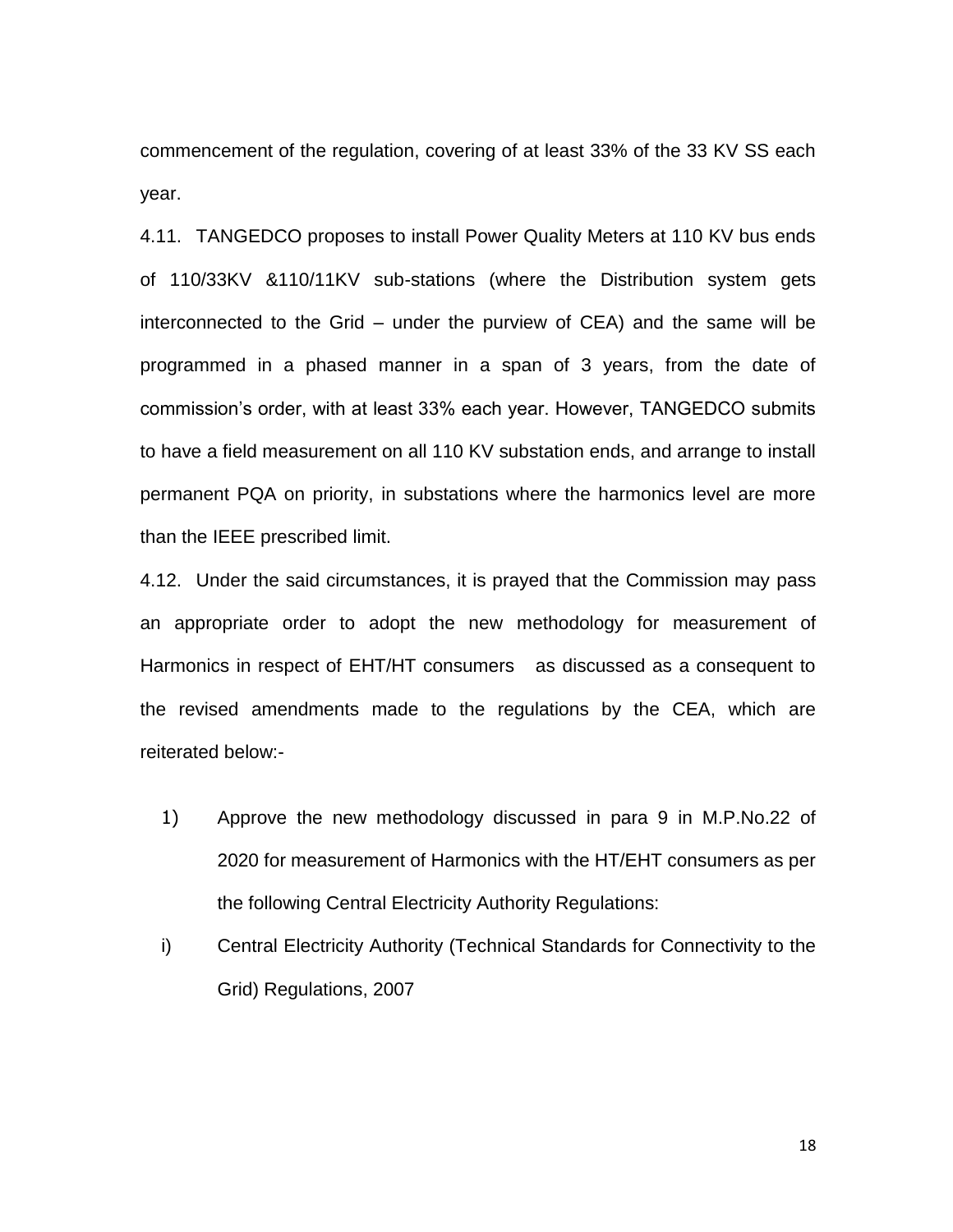- ii) Central Electricity Authority (Technical Standards for Connectivity of the Distributed Generation Resources) Regulations, 2013 (now renamed as Technical Standards for Connectivity below 33 kilovolts.
- 2) As per CEA Regulation, all the HT Consumers have to install the permanent Power Quality Analyzer in their premises within one year, and provide periodical report to TANGEDCO on a regular basis, with the periodicity assigned by the Hon'ble Commission.
	- a) Once permanent installations of Power Quality Analyzers are made by the consumers, getting a uniform report from all the HT/LT consumers, getting a uniform report from all the HT/EHT consumers (about 9900 Nos) will have to be ensured for easy verification by TANGEDCO.
	- b) Once permanent Power Quality Analyzers are installed and periodical reports in a specific format as decided by TANGEDCO is obtained from the consumers, then TANGEDCO need not take separate measurement in the consumer premises.
	- c) TANGEDCO role of measurement at the consumer premises is thus limited to such a period, prior to the installation of permanent Power Quality Analyzer.
	- d) TANGEDCO may be permitted to continue the measurement of Harmonics, with Ed-2 Analyzer, with 10m aggregation with 4h duration at the consumer premises,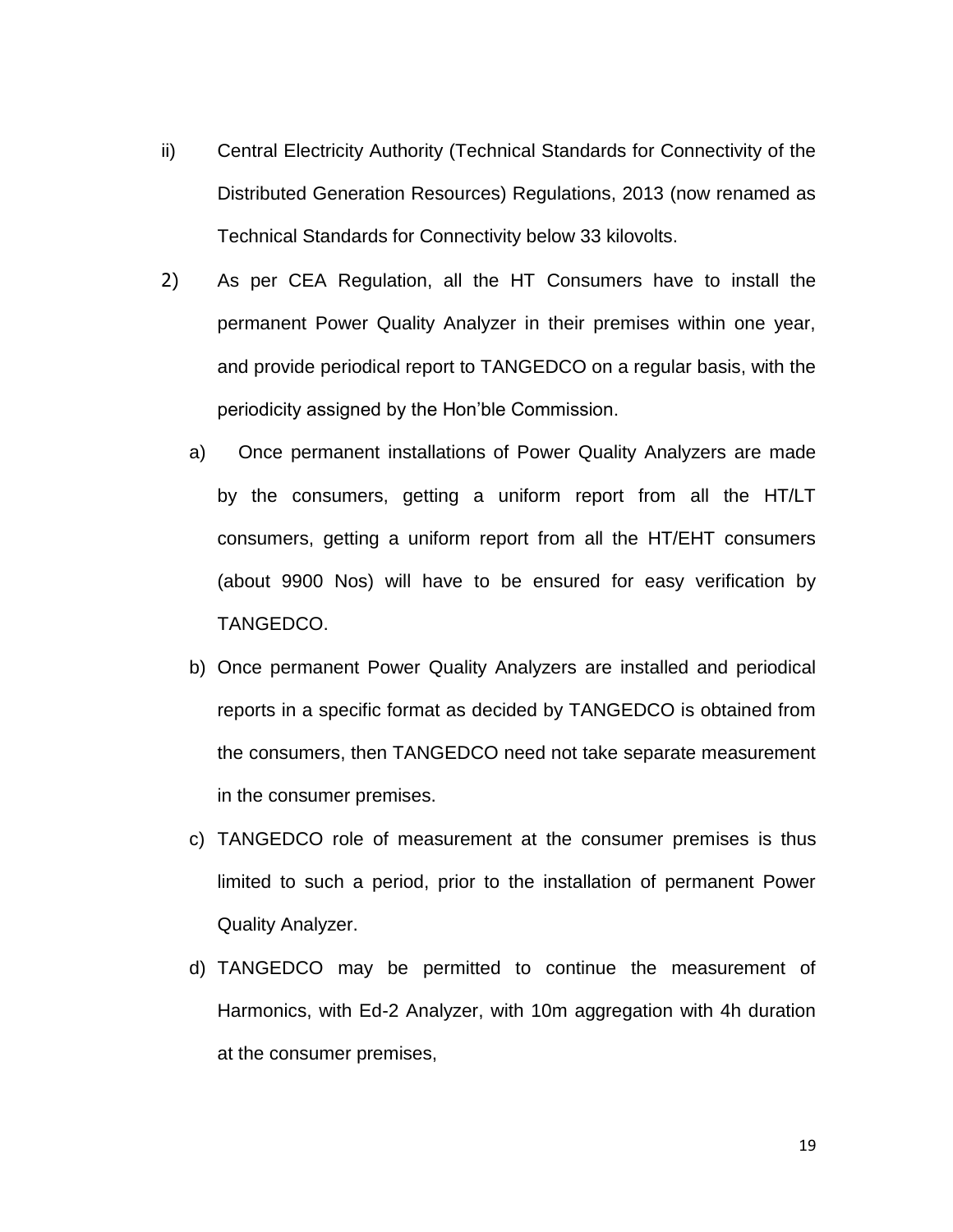- i. Till such time the HT Consumers are installing the permanent Power Quality Analyzer in their premises, before the time span of one year.
- ii. If the consumer fails to install the permanent Power Quality Analyzer in their premises, beyond the time span of one year, and levy of compensation of 12 months period as specified by the Commission.
- e) If the consumer fails to submit the power quality report from the permanent Power Quality Analyser, as per the periodicity to be specified by the Commission, Distribution Licensee may be permitted to disconnect the supply by giving one month notice to the HT/EHT consumer.
- 3) Fix the compensation at 15% of the respective tariff in respect 11 kV and 22 kV consumers as fixed for bulk consumers of voltage level of 33 kV or above, when the consumer fails to provide adequate harmonic filtering equipment to avoid dumping of harmonics into Licensee's network beyond the permissible limits as specified by CEA regulations.
- 4) To instruct all the HT/EHT consumers by the TANGEDCO to install power quality meters by themselves within 12 months from the date of commencement of the amended Regulations as prescribed in this CEA Regulations so as to share the recorded data with the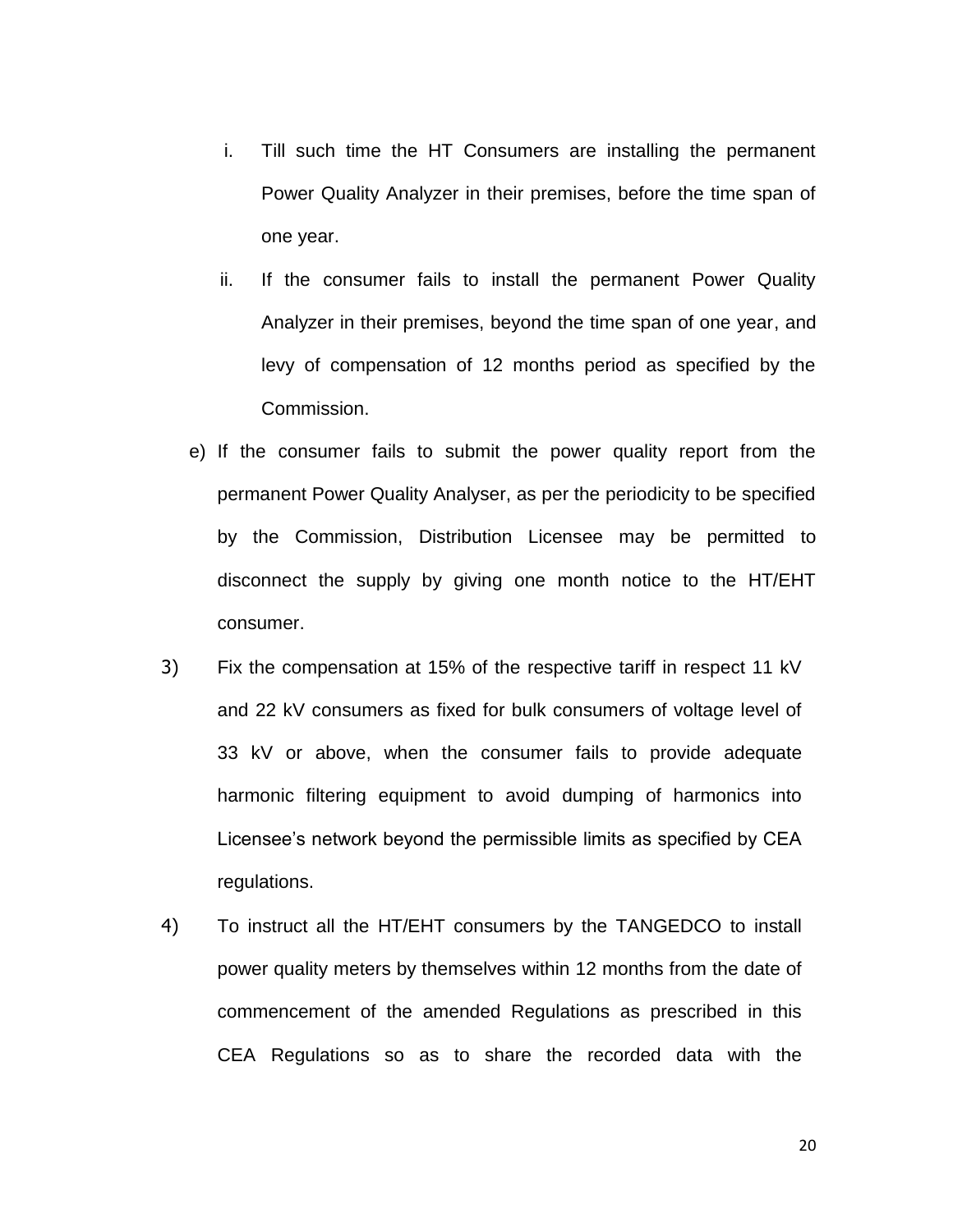TANGEDCO as per the periodicity specified by the Hon'ble Commission as stipulated in the CEA amended Regulations. However, since already 24 months of time has lapsed from the date of commencement of the amended regulation, it is humbly requested that the implementation of installation of Power Quality Meters by the HT/EHT consumers at their premises may be ordered within 12 months from the date of the order from the Commission.

5) To effect new HT / EHT service connections by the TANGEDCO only on installation of power quality meters by the applicant in their premises;

### **5. Impleading petition filed on behalf of M/s. PQ Welfare Consortium:-**

5.1. The Petitioner states that the present impleading petition has been preferred on behalf of M/s.PQ Welfare Consortium, Coimbatore to implead in the Miscellaneous Petition No.22 of 2020 - In the matter of methodology for measurement of Harmonics in respect of HT/EHT services based on the Central Electricity Authority (1) Technical standards for connectivity to the Grid (Amendment) Regulations, 2019 and (2) Technical Standards for connectivity below 33 kilovolts (Amendment) Regulations, 2019.

5.2. M/s.PQ Welfare Consortium is a group of Engineering professionals persons working in Power Quality and especially Harmonics. Individually all the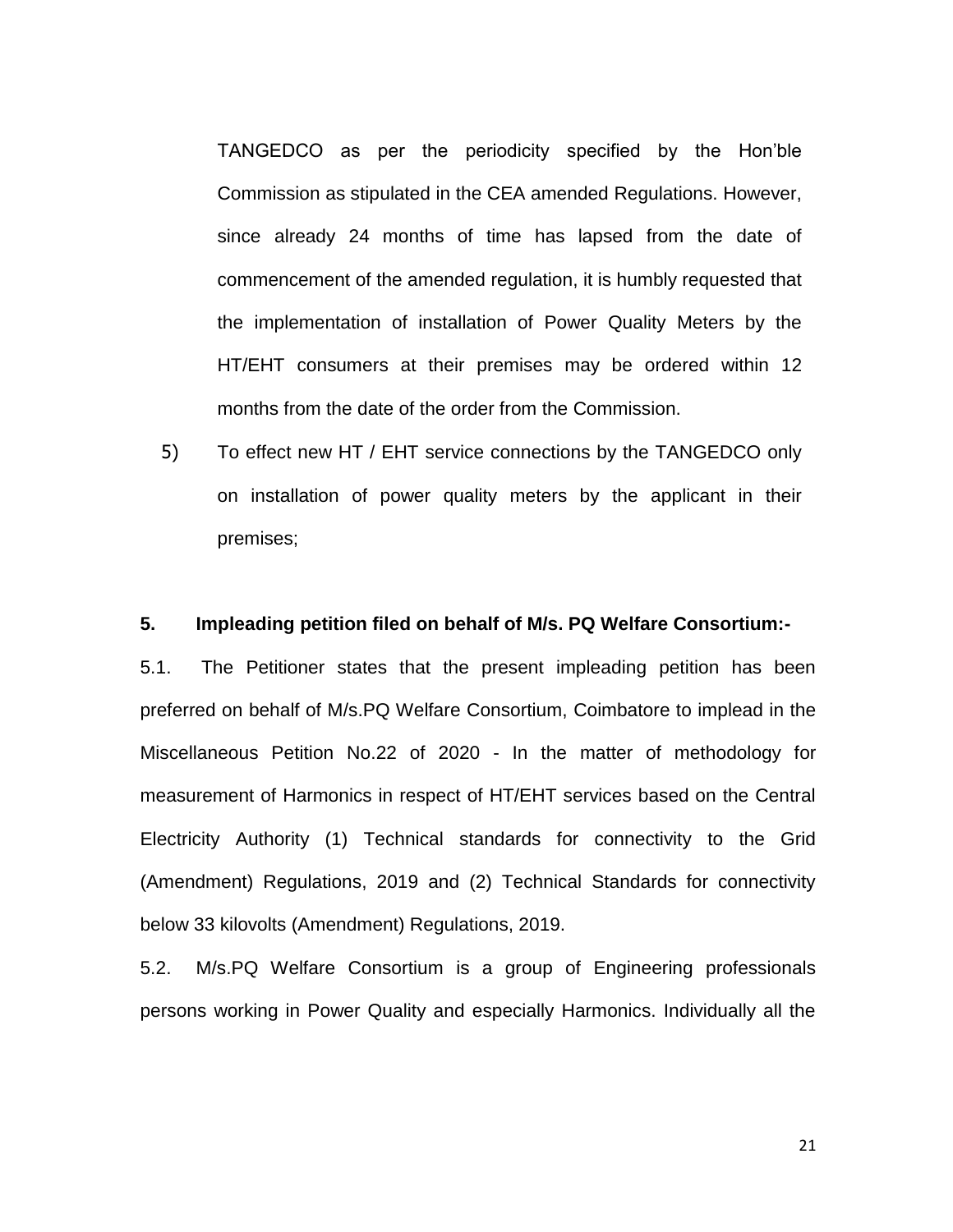members are conversant with the Power Quality especially rich knowledge in Harmonics and thorough in all applicable relevant Standards too.

5.3. As our group is consisting of passionate Engineers in PQ, Consortium's representation to PQ is Nationwide with the Interest in the Quality of Nation's Electricity Network.

5.4. The petitioner has more than 40 years of experience in the Powerfiled and experienced in the field of Power Quality especially Harmonics. Individually petitioner is engaged in involving and advising many industrial houses and Industrial Associations in the field of Power and Power Quality. Also, technical consultant for APQI (Asea Power Quality Initiative), which involved with Forum of Regulators for framing PQ Regulations and the petitioner submitted and presented many papers about Power Quality in India and many other countries.

5.5. M/s. PQ Welfare Consortium is interested in propagating Power Quality and interested in protecting the interest of Utility and here TANGEDCO and simultaneously the interest of Consumers. Hence M/s.PQ Welfare Consortium submits to the Commission permission to implead in MP.22 of 2020 to express its views and suggestions. M/s. PQ Welfare Consortium submitted its stakeholder comments to TANGEDCO on 14-09-2020 and conducted sample study at various industries as per Commission's Daily Order dated 6-10-2020 and submitted the report well in time on  $30<sup>th</sup>$ November, 2020 and the second report on 8-03-2021.